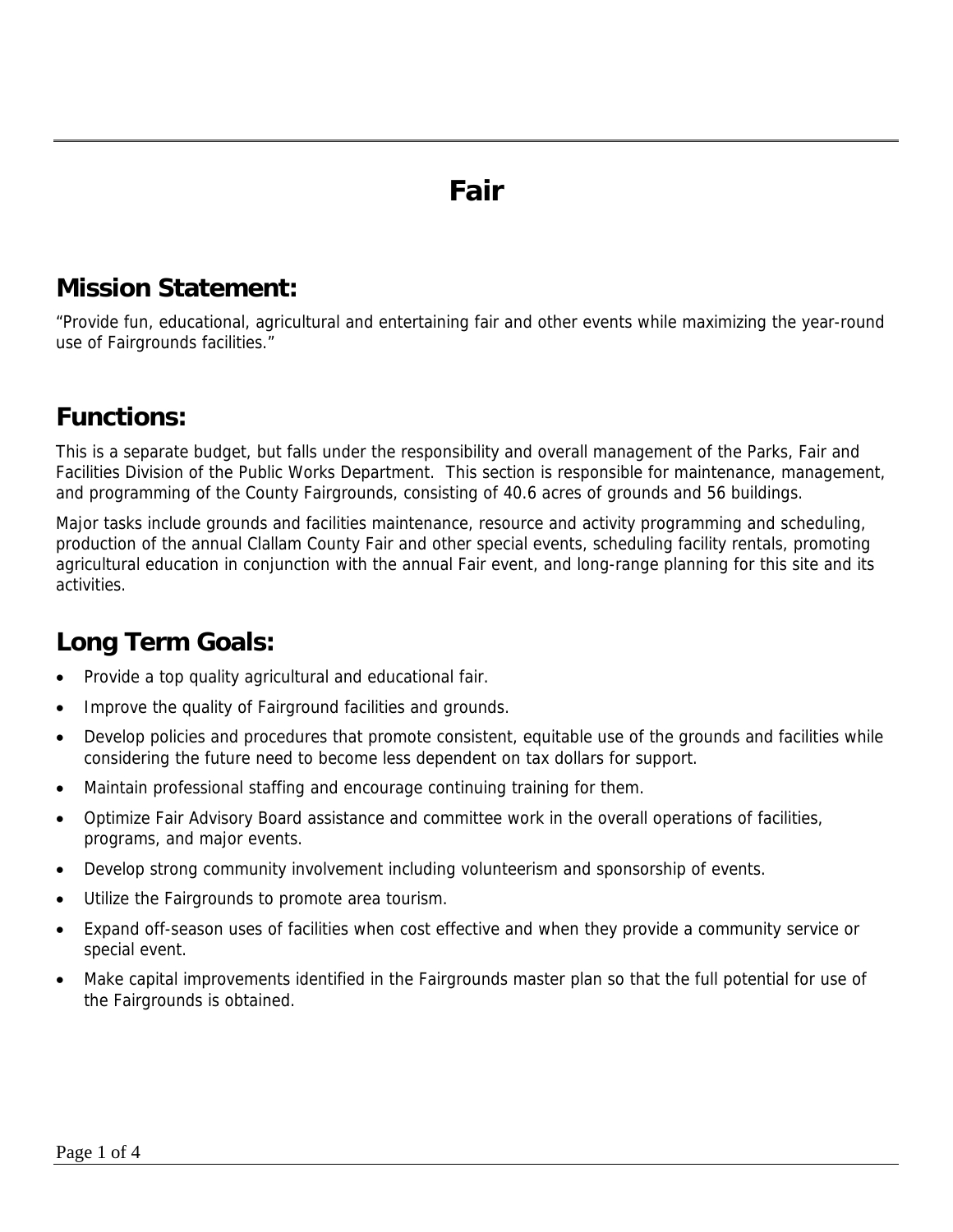## **Short Term Objectives:**

- Be proactive in the State's effort to review pari-mutuel funding for local fairs.
- Improve and diversify the annual Fair event so that it has new features and becomes more exciting each year.
- Improve the grounds, making them more park-like, and continue to work on scheduled facility repair and maintenance work lists projects so the Fairgrounds becomes a more attractive and functional facility.
- Develop and implement a master plan for facility and program development and improvement and update it annually.
- Continue to improve committee involvement in organizing and improving major Fair functions such as the rodeo, entertainment, parking and security, exhibit evaluations, log show, kids' day, advertising, etc.
- Provide diverse entertainment opportunities with continuous walk-around entertainers, quality small stage shows, and arena events suitable for all ages.
- Encourage more exhibitors to show their crafts, animals, art, agricultural wares, etc.
- Hire marketing consultant to work with committee to put together a focused marketing plan for Fair and off-season events.
- Implement a plan to secure additional fair sponsorships for special programs during the fair.
- Develop more private/public partnership events.
- Organize and implement one additional major two-day event or festival to be run by the Fair Board and improved upon each year.

### **Accomplishments in 2007:**

- Fair Website-Domain
- Plaza Booth Surplus Sale
- RFP for Fair Manure Hauling
- Remodeled Home Arts kitchen
- Replaced/repaired swine barn pens and water piping
- Constructed new wash-rack in swine barn
- Fairgrounds west stage improvements
- Added new "Kidz Zone" for Fair
- Setup new Royalty Committee and policies
- Added new circuits to Expo exterior
- Replaced toilets in Expo
- Reformatted entertainment schedule for Fair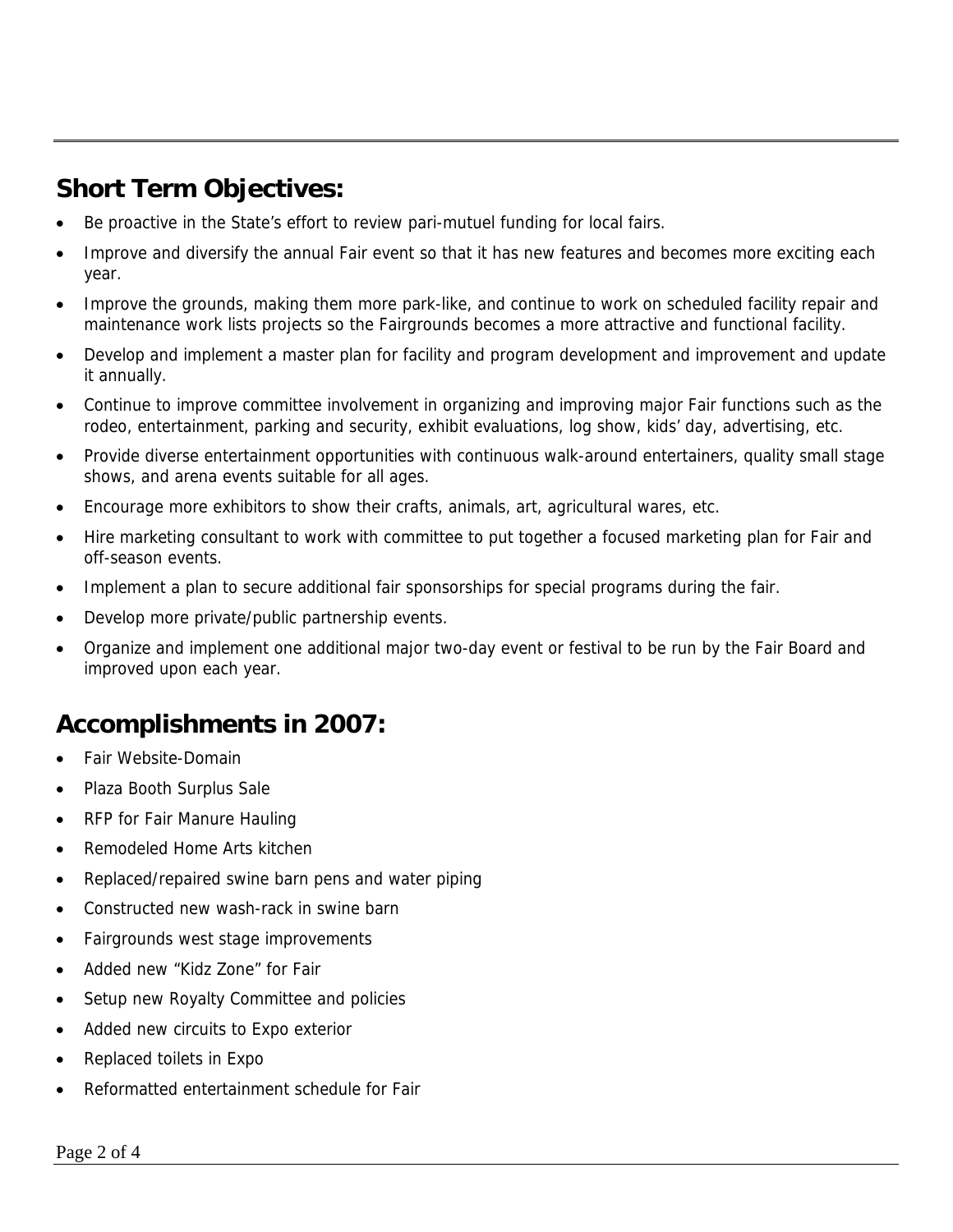## **Performance Indicators:**

|                                        | 2005 Actual   | 2006 Actual  | 6/30/07<br>Actual         | 2008 Goals   |
|----------------------------------------|---------------|--------------|---------------------------|--------------|
| Revenues vs. Expenditures (no Capital) | \$1.08/\$1.00 | \$.92/\$1.00 | $$1.16 \, \frac{1}{1.00}$ | \$.99/\$1.00 |
| Vendor Space Rental Income             | \$30,410      | \$27,483     | \$32,645                  | \$32,000     |
| <b>Carnival Proceeds</b>               | \$43,653      | \$43,173     | \$0.00                    | \$43,000     |
| <b>Gate Receipts</b>                   | \$136,799     | \$138,285    | \$0.00                    | \$142,000    |
| Fair Attendance                        | 30,688        | 31,975       | 0                         | 32,000       |
| <b>Fair Exhibitors</b>                 | 946           | 911          | 0                         | 975          |
| Off-Season Event Days                  | 112           | 187          | 71                        | 185          |

## **Workload Indicators:**

|                               | 2005 Actual | 2006 Actual | 6/30/07<br>Actual | 2008<br>Estimate |
|-------------------------------|-------------|-------------|-------------------|------------------|
| Grounds (acres)               | 40.6        | 40.6        | 40.6              | 40.6             |
| Number of Buildings           | 56          | 56          | 56                | 56               |
| Interior Exhibit Space (S.F.) | 27,480      | 27,480      | 27,480            | 27,480           |
| Animal Barn Space (S.F.)      | 29,110      | 29,110      | 29,110            | 29,110           |
| <b>Vendor Spaces</b>          | 200         | 200         | 217               | 217              |

## **Staffing Level:**

|                              | 2005 Actual | 2006 Actual | 6/30/07<br>Actual | 2008 Budget |
|------------------------------|-------------|-------------|-------------------|-------------|
| <b>Full Time Equivalents</b> | 2.45        | 2.45        | 2.45              | 2.45        |